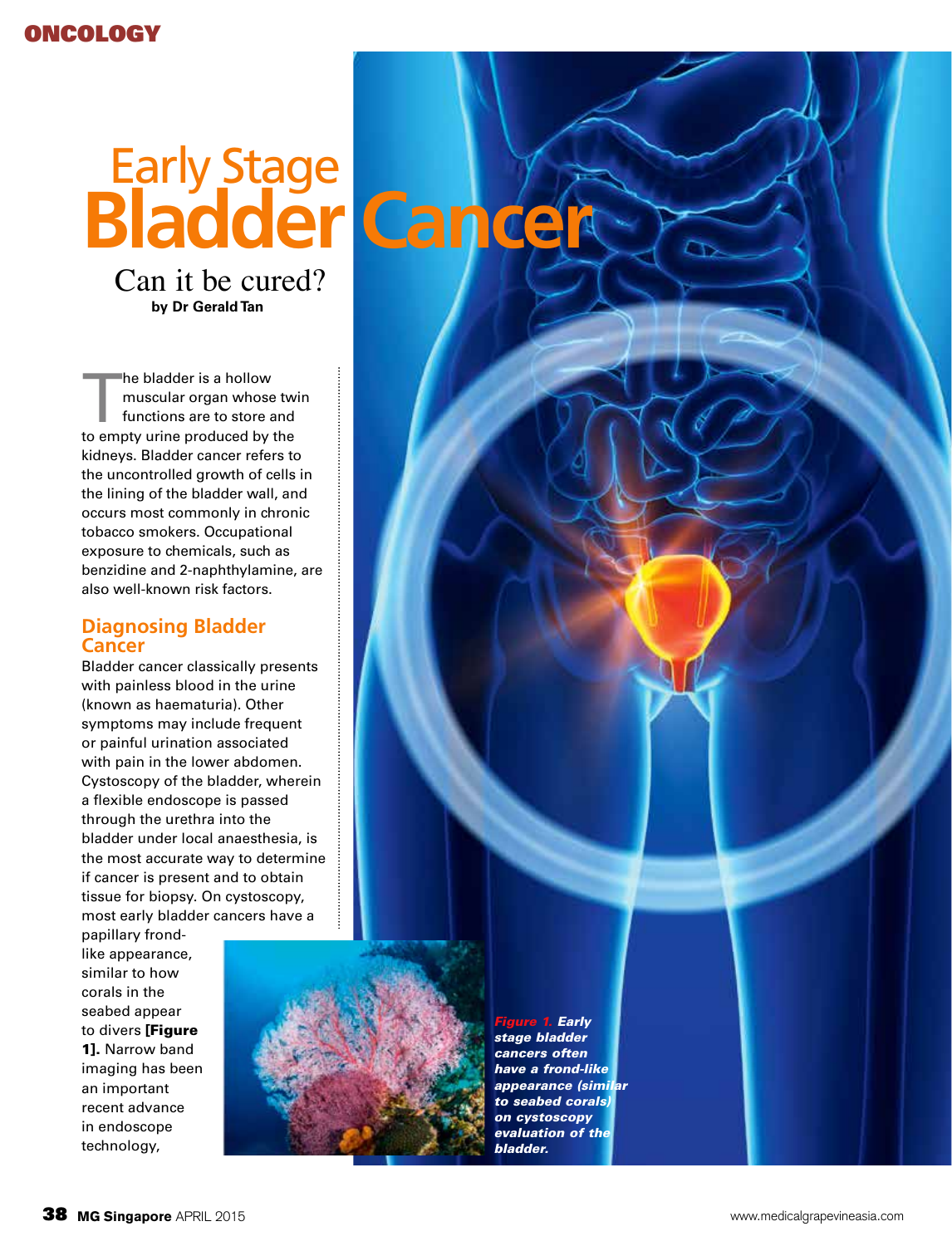## oncology



**Despite innovations in surgical technique, muscle-invasive bladder cancer is still a difficult diagnosis for patients to accept. Many cannot accept the loss of their natural urination after surgical removal of the bladder, and the possible need for a permanent stoma for urine to leave the body.**

*Figure 2. Staging of bladder cancer, based on depth of invasion into the muscular wall of the bladder.*

enabling better visualisation and earlier detection of cancerous areas of the bladder that would have been missed on conventional white light cystoscopy.

Once the diagnosis of bladder cancer is confirmed, accurate staging of disease would include (1) computer tomography of the urinary tract (CT urogram) to determine the local extent of the cancer and if other parts of the urinary tract are affected; (2) endoscopic removal of the bladder tumour under general anaesthesia to ascertain the grade of cancer and whether it is confined only to the bladder lining (superficial bladder cancer) or if it has invaded into the muscular wall [Figure 2]; and (3) chest X-ray and bone scan to determine if there is spread of cancer to distant organs (known as metastasis).

## **Current Recommended Treatment for Superficial Bladder Cancers**

The good news is that most bladder cancers nowadays are detected early and are confined

to the epithelial lining of the bladder (stage pTa or pT1, also known as superficial bladder cancer). Transurethral resection of these bladder tumours (TURBT) alone is oftentimes curative [Figure 3], and this is achieved without any incisions by simply passing a large calibre cystoscope through the urethra into the bladder where the tumour(s) may be scraped out piecemeal using a high energy cutting loop. The procedure is performed under general anaesthesia, and in most cases, the patients may be discharged the same day or the next day, once no further significant bleeding is seen in the urine. Known complications of TURBT surgery include bladder perforation or significant bleeding requiring corrective surgery. Thankfully, bipolar electrocautery has been a significant advance in endoscope and energy technology, and has reduced these complications considerably.

## **Preventing a Recurrence of Superficial Bladder Cancer**

After these superficial bladder tumour(s) are completely removed, the next treatment goal will be to minimise the chances of recurrence and progression of disease. Patients will need to return for regular

#### *Figure 3.*

*a) Endoscopic view of the bladder tumour. b) Endoscopic piecemeal removal of the tumour down to the bladder wall using a high energy cutting loop through the cystoscope.*

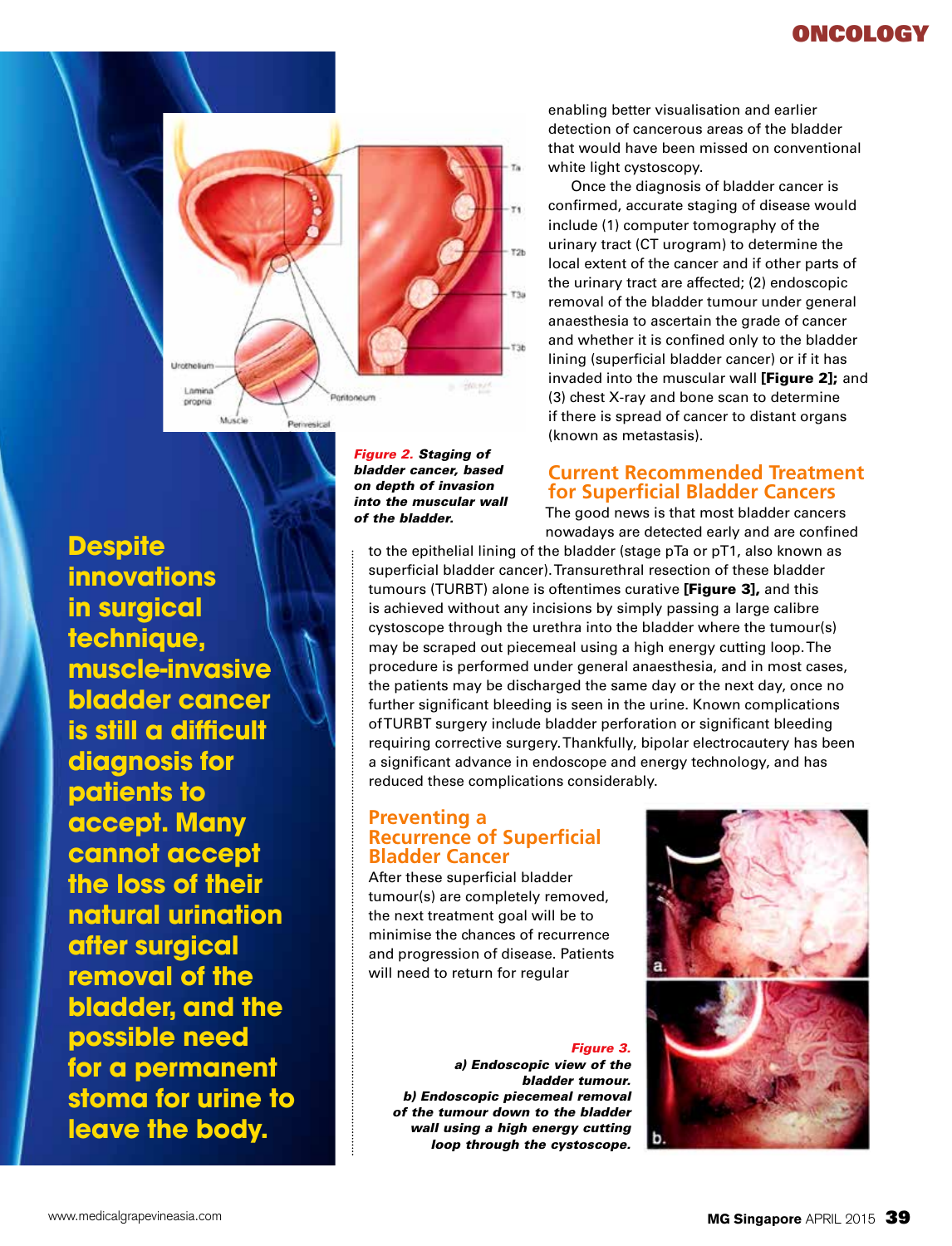**For patients at moderate to high risk of bladder cancer recurrence, they should comply with a further course of intravesical chemotherapy to reduce the likelihood of recurrence. This is usually painless and is administered in the urologist's clinic via a urinary catheter inserted into the bladder.**

surveillance cystoscopy to detect any recurrence of new bladder tumours. Risk factors for early recurrence include (1) large size of bladder tumours; (2) multiple sites of cancer involvement in the bladder wall; (3) high-grade type of cancer cells seen under microscopic evaluation; (4) presence of carcinoma-in-situ (flat tumours) or recurrent tumours. Immediately after

endoscopic surgical removal of these bladder tumours, the attending urologist will usually administer a single dose of chemotherapy (e.g. Mitomycin C) into the bladder through the urinary catheter once the urine is no longer blood stained. This will reduce the likelihood of stray cancer cells re-implanting into the bladder wall. The intravesical chemotherapy agent is then emptied from the bladder two hours after instillation and the urinary catheter removed.

For patients at moderate to high risk of bladder cancer recurrence, they should comply with a further course of intravesical chemotherapy to reduce the likelihood of recurrence. This is usually painless and is administered in the urologist's clinic via a urinary catheter inserted into the bladder. BCG (bacillus Calmette-Guerin) is the preferred chemotherapy agent for this treatment, although it has slightly more reported side effects compared to Mitomycin C. However, not all patients are suitable for intravesical BCG treatment, and there is a risk of toxic side effects in patients with compromised immunity. Previously given once a week for six weeks, largescale studies now report that regular intravesical BCG should be continued for one to three years after initial surgery to successfully reduce the risk of disease recurrence or progression.

## **Problems Due to Invasion of Cancer into the Bladder Muscle Wall**

Muscle-invasive bladder cancer (MIBC) is unfortunately not very good news for the patient. Such cancers that have invaded into or beyond the muscular wall of the bladder (stage pT2-T4) are more aggressive, and without definitive surgical treatment, the cancer will quickly spread to the lymphatic system outside the bladder and then to distant organs.

Once the cancer cells have invaded into the muscular wall, the only effective cure lies chiefly in radically removing the whole bladder and its surrounding pelvic lymph nodes, and diverting the urine outwith of the body through either an artificial conduit using a loop of intestine [Figure 4], or fashioning a new bladder from a segment of small intestine (known as an ileal neobladder). This challenging surgery is routinely performed through a lower midline incision under general anaesthesia, and is often associated with significant blood loss and need for blood transfusion.

In recent years, urologists have been pushing the envelope and developing new techniques for performing the same surgery through small incisions using the da Vinci® surgical robot. This affords the surgeon improved vision and dexterity during the surgery, leading to significantly less blood loss and perioperative complications, quicker recovery of bowel function, and shortened hospital stay. Recently published studies have demonstrated that using the da Vinci



*Figure 4. Patient who underwent robotic-assisted radical cystoprostatectomy for muscleinvasive bladder cancer. An ileal conduit is required to divert urine out of the body after the bladder is removed.*